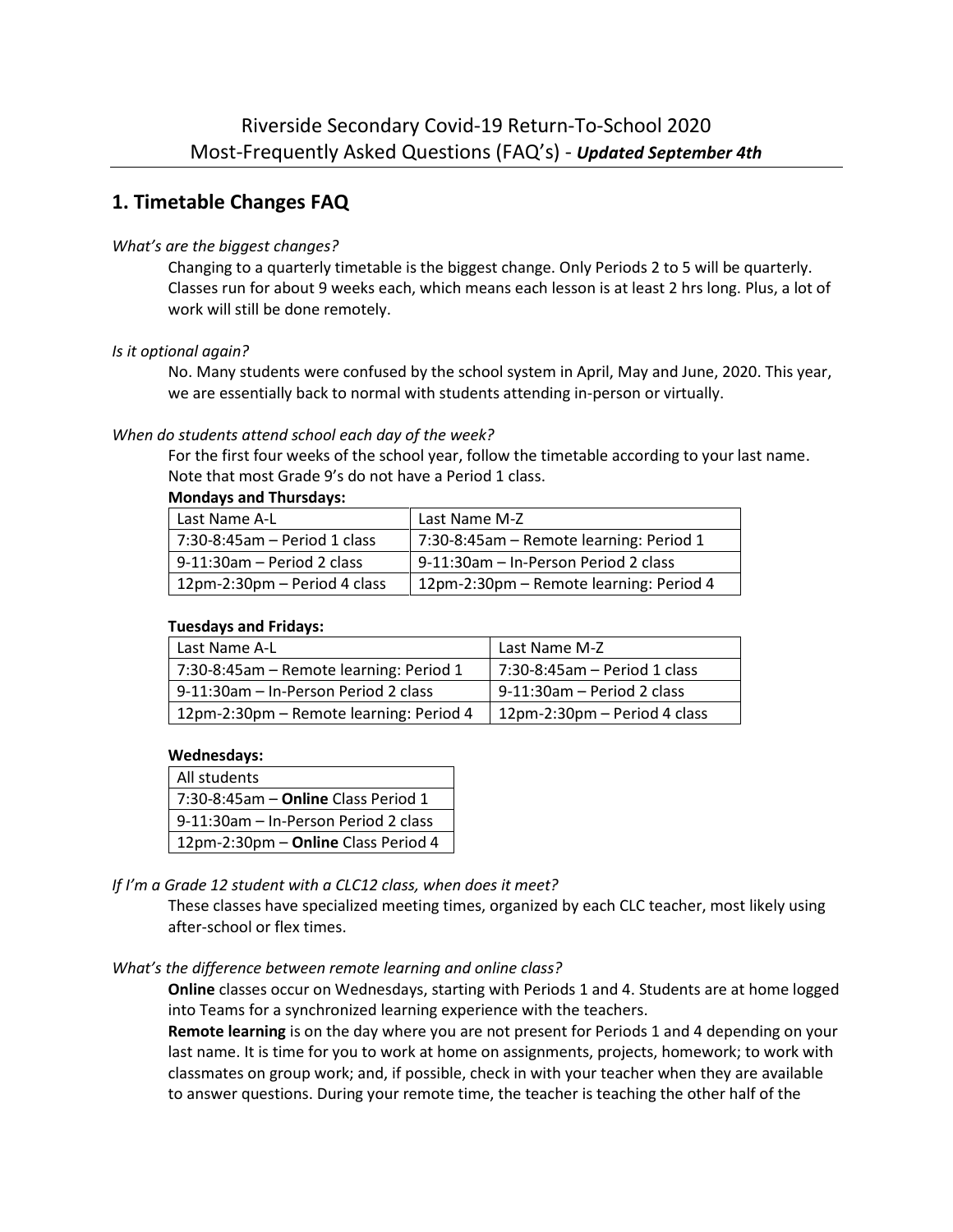class. It's possible that your teacher may wish you to log in at that time, or they may allow you to simply complete the work on your own schedule during the day.

## *What's new about the first 2 weeks of school?*

Week 1: No school Sept  $8^{th}$  or  $9^{th}$ . Orientation days Sept 10 and 11. All students, both days but only for part of the day. A schedule will soon be posted online and emailed to homes. Week 2: Regular classes begin on Sept 14<sup>th</sup>

## *I'm still confused about my timetable. What do I do?*

During orientation days, you will have a chance to work through the complexities of your timetable with the help of your Period 2 teacher.

# **2. Safety Rules FAQ**

*What are all the rules students have to follow during Phase 2 of the pandemic return-to-school?*

- Do a self-check every morning and don't attend school if you have symptoms similar to COVID
- Wear masks all the time while at school outside your learning group.
- Consider wearing a mask during your learning group class, although it's not mandatory.
- One at a time out of a room to use the washroom. In the washroom, one at a time.
- Wash hands frequently during the day. Use hand sanitizer.
- Maintain social distancing while at school outside learning group members, including during lunch.
- Respect directional signs and floor lines keeping foot traffic safely moving in the building.
- Follow all of our other rules in the Code of Conduct found on the app.

## *If someone starts having symptoms in a classroom, what happens?*

A teacher will send that person to the office. Administrators will decide the best course of action and as needed a parent/guardian will be contacted. If a student seems to have significant COVID-like symptoms, they will need to be picked up by their parent/guardian. In the unlikely event that that person is tested for COVID, the Fraser Health Authority will let us know what action to take.

## *There are a lot of other possible safety situations… where do I read about all the other detailed safety plans?*

We linked our last email to a document called "COVID return to school", created by the government. It has a ton of details about all the ways students can help maintain a safe environment at school.

## *Are classrooms properly ventilated at Riverside?*

Our district has determined that the classrooms and other learning spaces at SD43 schools including Riverside are appropriately ventilated according to provincial health guidelines. This includes classrooms without outside windows.

## *If a family member of a develops COVID symptoms, what should the student do?*

While awaiting confirmation, students in this situation should self isolate at home. Learning can continue remotely using their laptop. If the case turns out to be positive, then Fraser Health